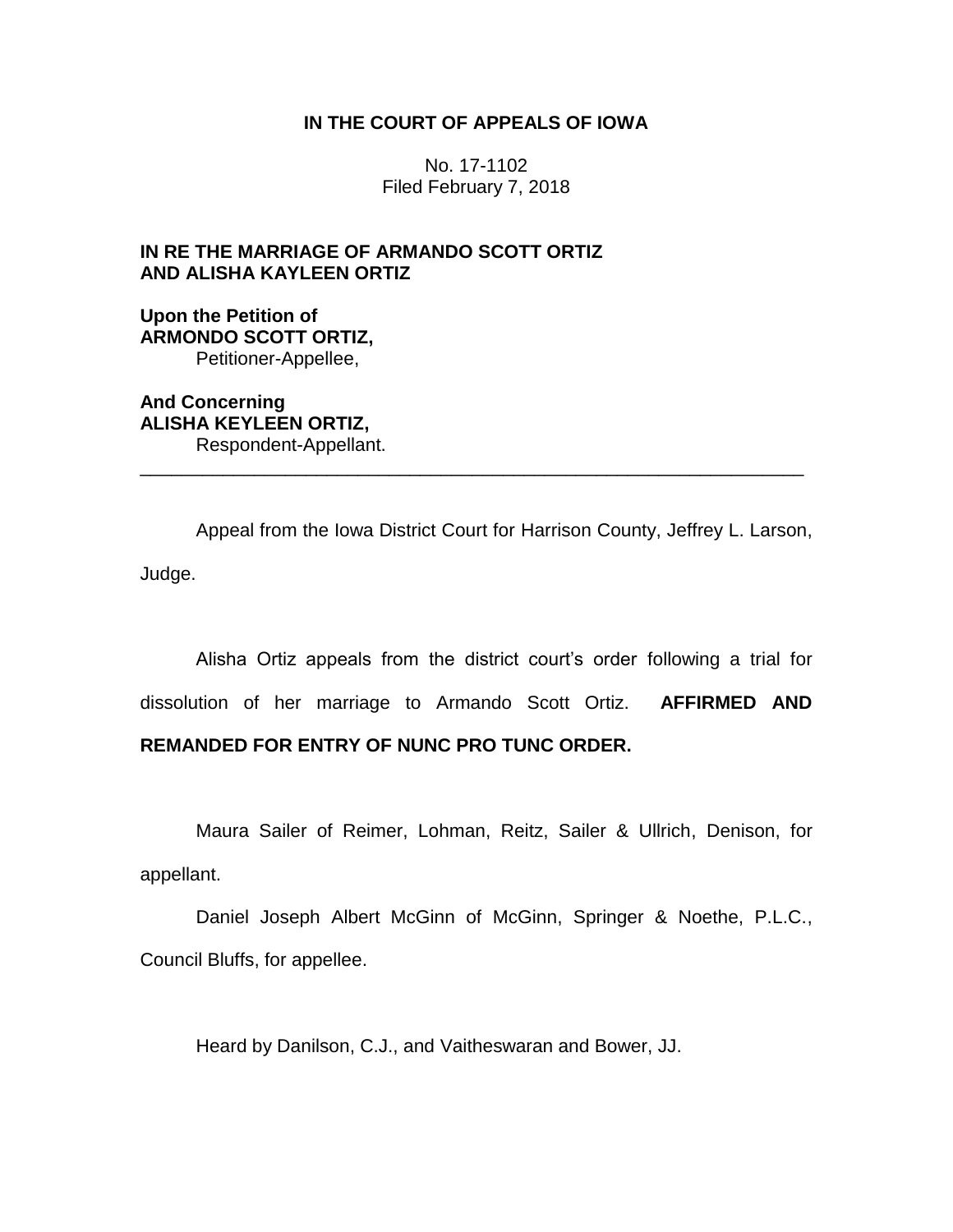#### **DANILSON, Chief Judge.**

Alisha Ortiz appeals from the district court's order following a trial for dissolution of her marriage to Armando Scott Ortiz (Scott) and the court's corresponding custody determination regarding the parties' two children, K.O. and T.O. Alisha contends the court (1) failed to dissolve the parties' marriage, (2) should have granted Alisha physical care of the children, (3) failed to correctly change Alisha's last name, and (4) abused its discretion in denying Alisha's request for attorney fees. Both parties request appellate attorney fees. We find no error or abuse of discretion in the district court's physical-care and attorneyfees determinations, and affirm. To address the court's errors regarding the failure to address the dissolution of the marriage and Alisha's name change, we remand to the district court for entry of a nunc pro tunc order amending the decree to expressly dissolve the marriage and change Alisha's last name to "Curnyn." We deny the parties' requests for appellate attorney fees.

#### **I. Background Facts & Proceedings.**

Scott and Alisha married on August 25, 2013, and had two children: K.O. born in 2013, and T.O born in 2014. The parties separated in early July 2016 when Alisha left the family home with the children and would not let Scott see K.O. or T.O. for approximately six weeks.

Scott was thirty-five years old at the time of trial and lives in a home that he owns in Little Sioux. Scott has two older children in addition to K.O. and T.O. Scott has joint custody of a seventeen-year-old son and full custody of a fouryear-old son, M.O. Scott rarely sees his seventeen-year-old son as his son lives out of state and does not wish to travel to Iowa. Alisha served as M.O.'s primary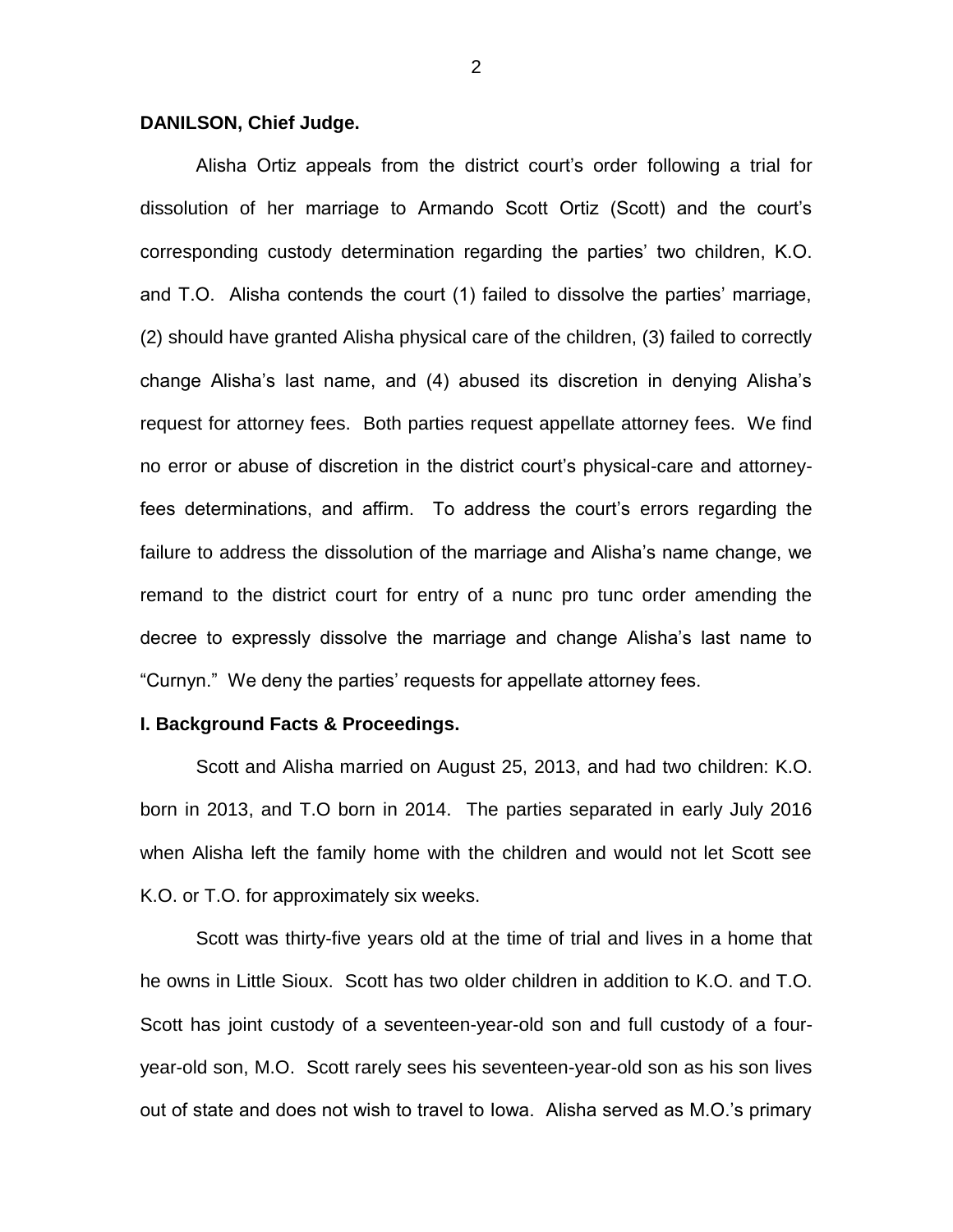caregiver during the parties' marriage. Under her care, Alisha believed M.O. had severe food allergies requiring a strict diet and that he was autistic because he did not speak or interact with other children. After the parties' separation, Scott resumed full-time care of M.O. A letter from teachers in M.O.'s school district reported "educators who have worked closely with [M.O.] have recently recorded observable differences in [M.O.]'s behavior, development, and attitude as compared to the previous school year." The letter stated M.O. had begun to actively participate in school and interact with other children. Scott also had M.O. medically tested for allergies and it was determined he was only lactose intolerant, requiring a much less restrictive diet.

Scott works for J.A. King primarily as a scale technician. He stated his hours are from 8:00 a.m. to 5:00 p.m. Monday through Friday, but he is also on call and sometimes has to travel at very short notice.

Alisha stated Scott has a propensity for violence and testified about violent occurrences at trial. Alisha stated Scott raped her when she was pregnant with K.O., and was often physically violent. For example, Alisha stated Scott has thrown her into walls and left marks on her arm. Alisha also stated Scott killed the family dog out of anger.<sup>1</sup> Alisha offered photos of wounds on the children as exhibits at trial, including a photo of T.O. with a fat lip, a photo of T.O. with a bruise around his eye and a bruise by his temple, a photo of a scrape or burn on T.O.'s upper arm, and photos of bruises on K.O.'s arms and legs. Alisha stated the children were returned from being in Scott's care with the wounds. Alisha

 $\overline{a}$ 

Alisha stated Scott first broke the dog's leg and then killed the dog by feeding it Alisha's pain pills and putting it in a bucket of vinegar causing the dog to suffocate.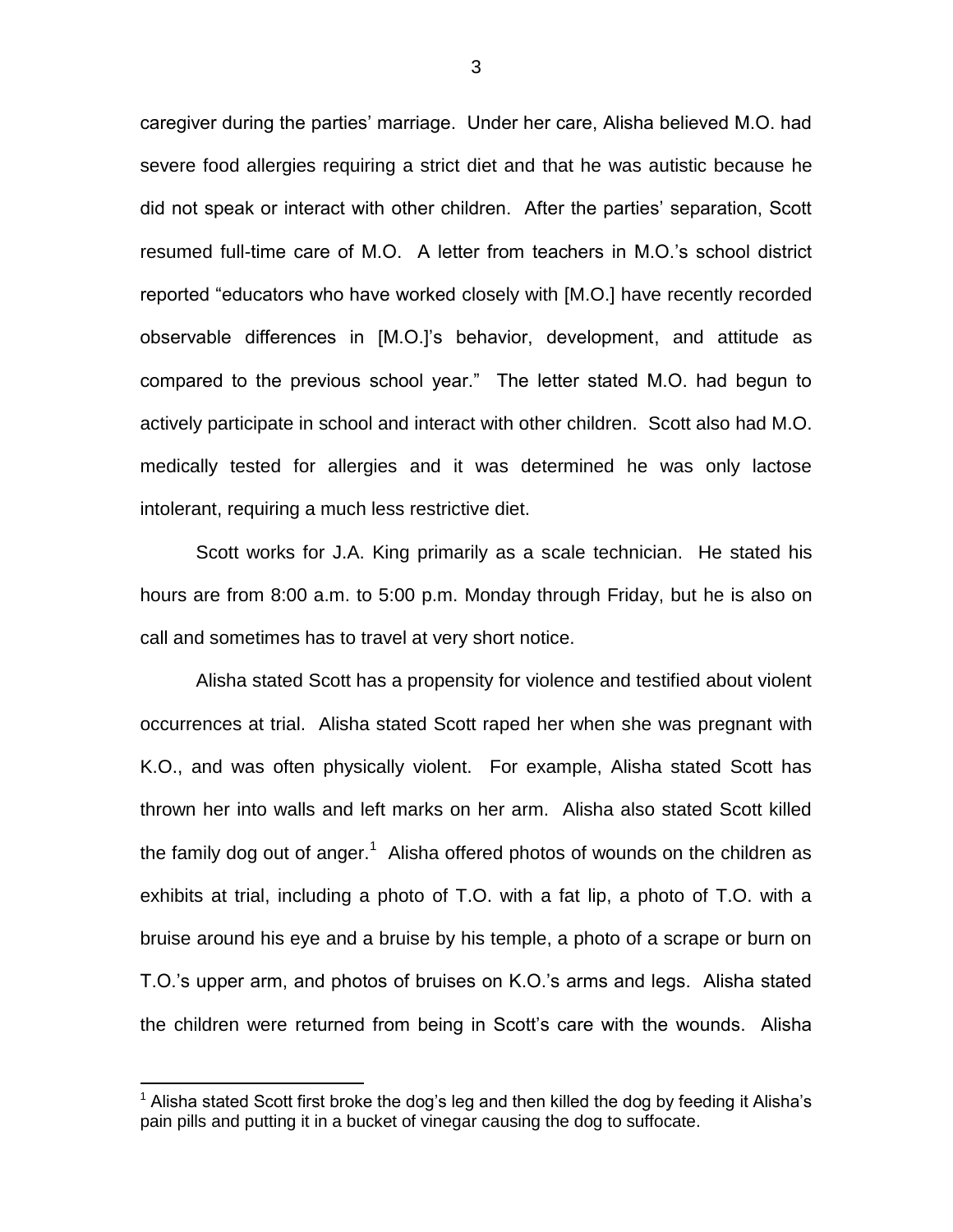also stated both T.O. and K.O. were returned on one occasion with yeast infections, resulting from staying in a diaper too long. A family development specialist through the Family Development and Self Sufficiency (FADSS) program<sup>2</sup> explained that during a visit she had with Alisha she asked T.O. about his black eye and he stated his "daddy" did it. As to the bruises on T.O.'s temple and eye and to K.O.'s body, Scott explained:

I would have to look back at the report to see what the explanation was on that. I think at that time one of them was [T.O.] had f[allen], but I can't tell you exactly what it was. Busy raising being a single dad full time, and kids get a lot of bruises, and I can't remember how they got every single one of them.

The department of human services completed three child-abuse assessments—two based on allegations of physical abuse due to the children's reported injuries. The assessments were determined to be unfounded.

Alisha was twenty-five years old at the time of trial and lives in Missouri Valley. At the time of trial Alisha did not have a paying job but was working as an intern and searching for full-time employment. Prior to the marriage Alisha worked for a company caring for handicapped individuals in their homes. During the parties' marriage Alisha did not work outside the home and was the primary caregiver for the children. Alisha utilized services from the Area Education Agency as well as from Learning for Life to help with the children's growth and development. Individuals working with Alisha and the children in each program testified at trial they do not have concerns with Alisha or her parenting. The individual from the Learning for Life program stated:

 $\overline{a}$ 

 $2$  FADSS is a voluntary program that provides services to families who receive the Family Investment Program grant.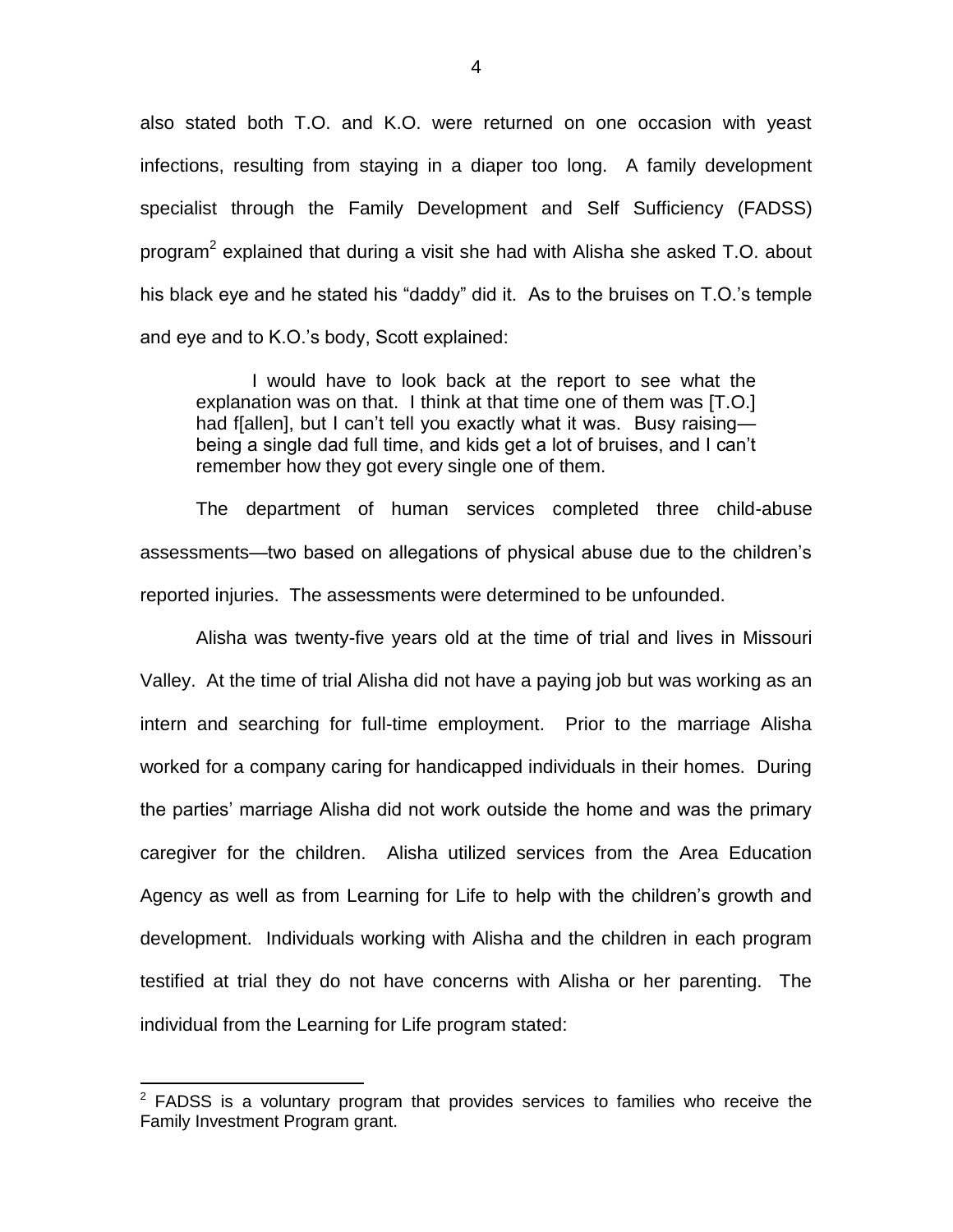I think Alisha does a really good job. She's a really good observer of her children. When I ask her questions, she's able to answer them. You know, what do you think they will do, or how do you think they will react to, you know, something that we're doing? She is very focused on her children, . . . . She knows them well, their personalities, their struggles, that kind of thing.

However, Scott expressed concerns respecting Alisha's judgment. Scott stated that after Alisha left the family home he found conversations Alisha had had with individuals through social media. Alisha appeared to be having romantic conversations with men living in other countries in early to mid-July. Alisha spoke of going to live overseas and marrying the men. In one conversation Alisha sent a picture of a gun with the message, "Scott['s] gun, I will learn to use tomorrow, [t]o protect myself and kids . . . ." Alisha also sent pictures of the children to the men, and in one conversation continued to speak with a man who said he was, "[c]oming to usa to bring [K.O.]" back to his country.

Scott also stated Alisha had previously made suicidal threats. Scott explained he was not on time to pick the children up at an agreed-upon exchange location and Alisha "stated if she had a gun, she would have—sh[ot] herself." At the time of the trial, Alisha was pregnant with a child and stated Scott was not the father of the child.

From September 12, 2016, to the commencement of trial on April 12, 2017, the parties participated in a shared-physical-care arrangement pursuant to an order on temporary matters. Other than Alisha's complaints that Scott was often not on time to pick up or drop off the children, the parties generally testified they were able to communicate and exchange the children without incident.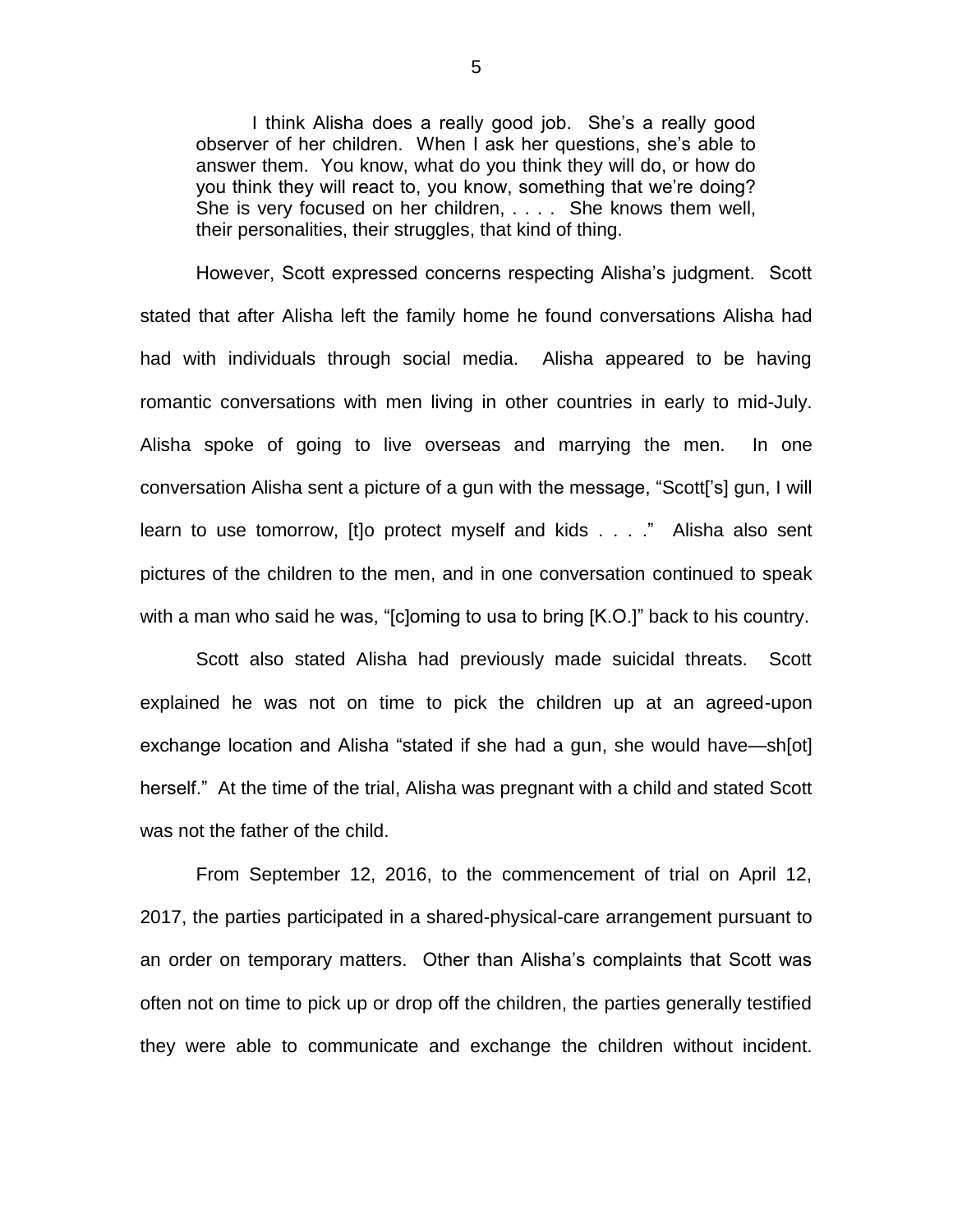Acknowledging the parties "have been able to work well within the court's temporary order," the district court ultimately held:

Pursuant to the direction in 600B.40 of the Iowa Code [(2016)], the court has reviewed the facts of the present case in light of the factors set forth in section 598.41 in determining which custody arrangement is in the minor children's best interest. Having considered these factors and those raised during the trial, the court finds that it is in the minor child's best interest to be placed in the parent's shared physical care.

The court finds that the minor children shall be placed in the joint legal and shared physical care of Scott and Al[i]sha.

The court also ordered the parties to pay their own attorney fees. Following entry of the court's order, Alisha filed motion pursuant to Iowa Rule of Civil Procedure 1.904(2), requesting the court amend its findings including the physical-care, attorney-fees, and name-change determinations. The court left its physical-care and attorney-fees determinations in place and ordered Alisha's name to be changed to Alisha "Kurnyn," despite Alisha's motion stating her name should be changed to Alisha "Curnyn." Alisha appeals.

#### **II. Standard of Review.**

We review dissolution proceedings de novo. *In re Marriage of McDermott*, 827 N.W.2d 671, 676 (Iowa 2013). "We give weight to the findings of the district court, particularly concerning the credibility of witnesses; however, those findings are not binding upon us." *Id.* "We will disturb the court's 'ruling only when there has been a failure to do equity.'" *Id.* (citations omitted).

We review the district court's denial of attorney fees for an abuse of discretion. *In re Marriage of Kimbro*, 826 N.W.2d 696, 698 (Iowa 2013). "We reverse the district court's ruling only when it rests on grounds that are clearly unreasonable or untenable." *Id.*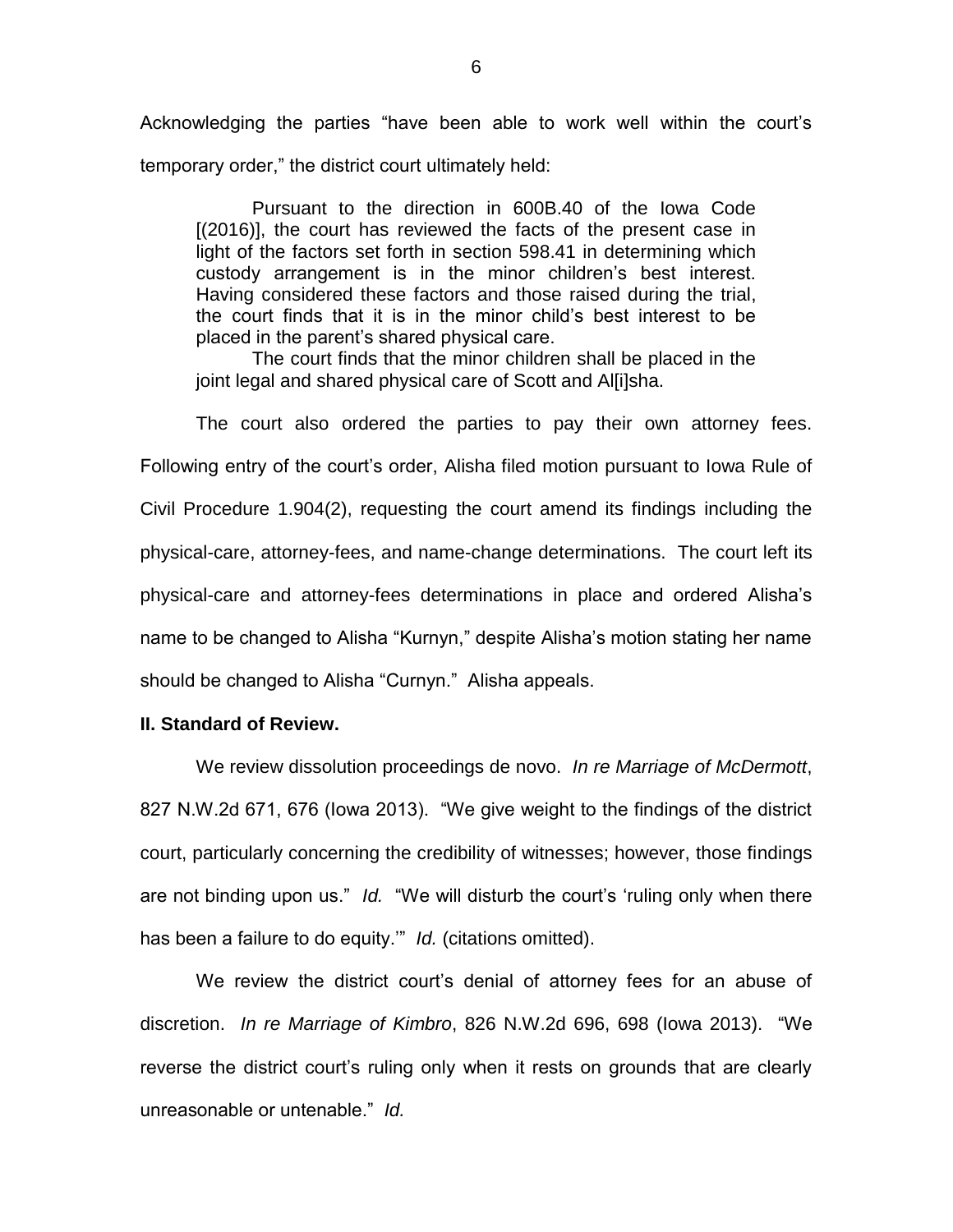**III. Analysis.**

On appeal, Alisha maintains the district court erred in (1) failing to order the dissolution of the marriage, (2) determining the parties will have shared physical care of the children, (3) failing to properly change Alisha's name, and (4) failing to grant Alisha's request for attorney fees.

*(1) Failure to Dissolve the Marriage.* In its order, the district court found, "The material allegations of Scott's petition are supported by competent evidence, and the court should enter an order dissolving the marriage, ..." However, the court failed to actually order the dissolution of the parties' marriage. Neither party disputes that the marriage should be dissolved. On our review of the record, we find there is substantial evidence of a breakdown in the marriage warranting dissolution of the parties' marriage. *See* Iowa Code § 598.17(1). We find the court's failure to expressly order the dissolution of the marriage was due to inadvertence. We therefore remand to the district court for the purpose of entering a nunc pro tunc order to amend the decree and expressly provide for a dissolution of the marriage.

*(2) Physical Care.* Alisha asserts the district court used the improper analysis when reaching its physical-care determination. Alisha contends consideration of the factors enumerated in Iowa Code section 598.41 "is relevant in considering what *custody* arrangement is in the best interests of the minor children if the parents do not agree to joint legal custody." Citing section 598.41(4), Alisha argues, because the parties agreed to joint legal custody, the

7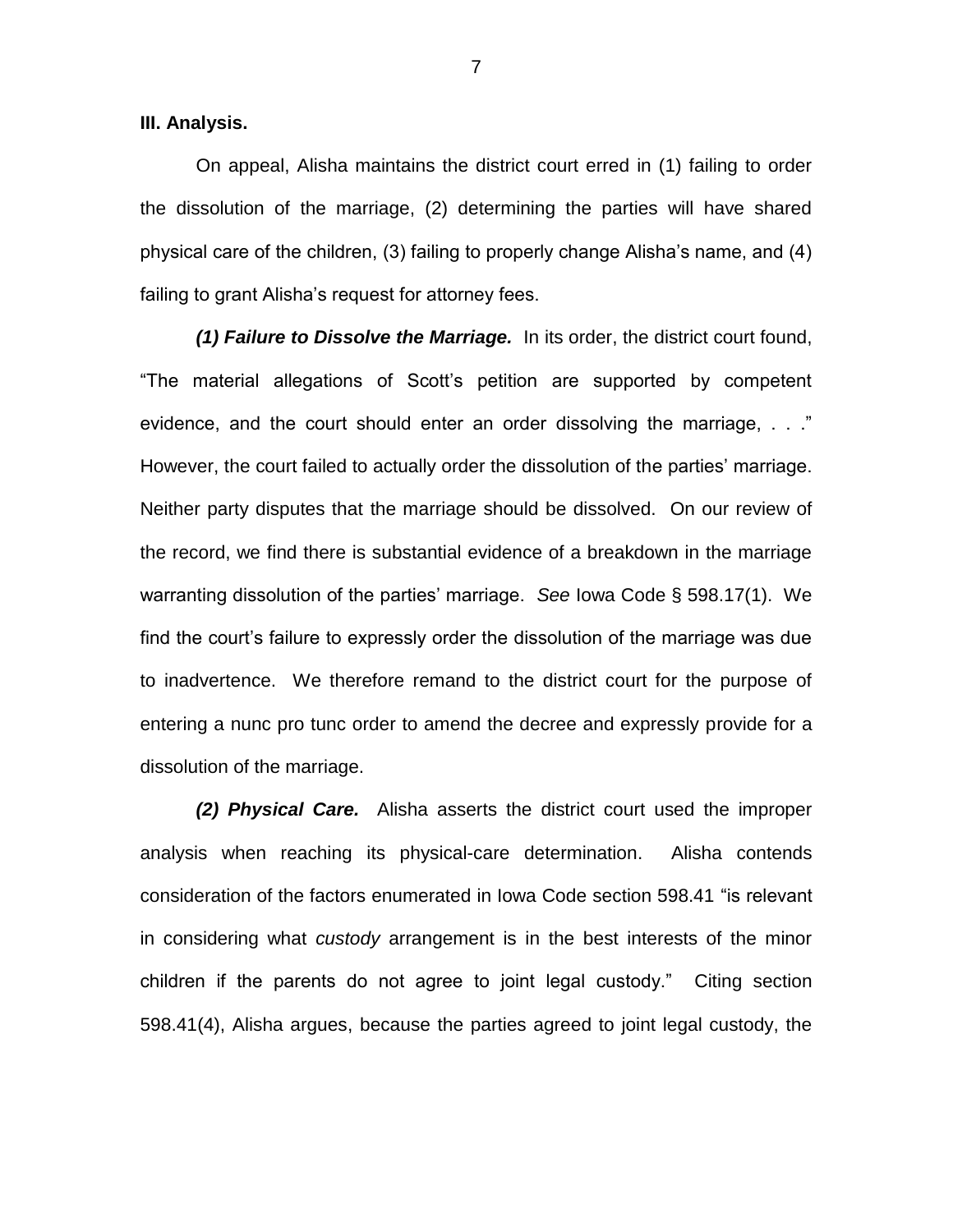section 598.41 factors do not apply. Certainly the section 598.41(3)<sup>3</sup> factors are relevant considerations when determining if a shared-physical-care arrangement is in the best interests of the parties where the parties have not agreed to joint physical care. *See In re Marriage of Hansen*, 733 N.W.2d 683, 696 (Iowa 2007) ("In Iowa, the basic framework for determining the best interest of the child has long been in place. In the context of *custody decisions*, the legislature has established a nonexclusive list of factors to be considered. . . . Although Iowa Code section 598.41(3) does not directly apply to *physical care* decisions, we have held that the factors listed here as well as other facts and circumstances are relevant in determining whether joint physical care is in the best interests of the child.") (citations omitted).

Additionally, citing *Hansen*, Alisha contends a determination of whether or not joint physical care is in the children's best interest can only be made after the

. . . . Iowa Code § 598.41(3).

 $\overline{a}$  $3$  The factors include:

<sup>(</sup>a) Whether each parent would be a suitable custodian for the child.

<sup>(</sup>b) Whether the psychological and emotional needs and development of the child will suffer due to lack of active contact with and attention from both parents.

<sup>(</sup>c) Whether the parents can communicate with each other regarding the child's needs.

<sup>(</sup>d) Whether both parents have actively cared for the child before and since the separation.

<sup>(</sup>e) Whether each parent can support the other parent's relationship with the child.

<sup>(</sup>f) Whether the custody arrangement is in accord with the child's wishes . . . .

<sup>(</sup>g) Whether one or both the parents agree or are opposed to joint custody.

<sup>(</sup>h) The geographic proximity of the parents.

<sup>(</sup>i) Whether the safety of the child, other children, or the other parent will be jeopardized by the awarding of joint custody . . . .

<sup>(</sup>j) Whether a history of domestic abuse, as defined in section 236.2, exists.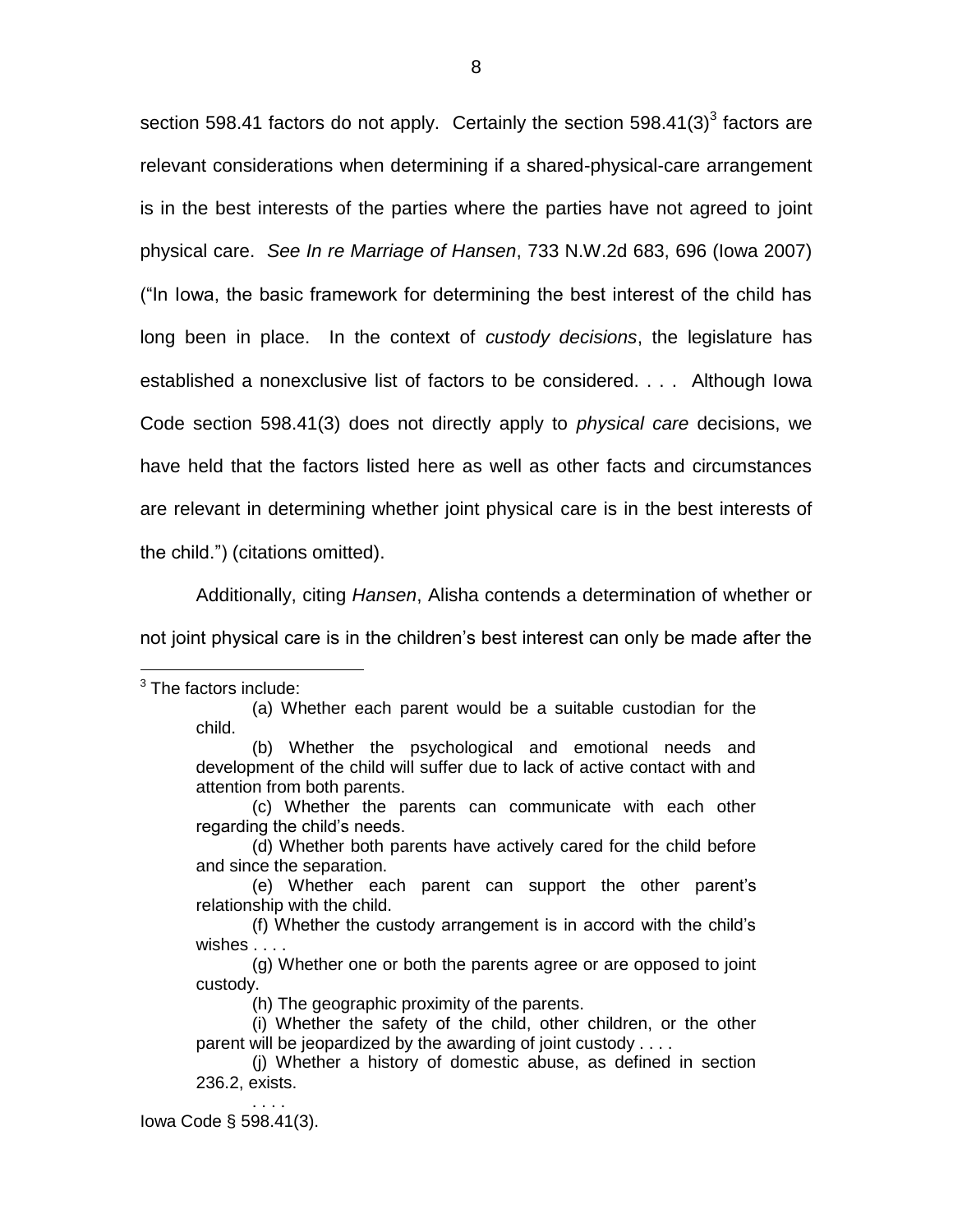determination there are two suitable parents. The court in *Hansen* stated, "In considering whether to award joint physical care where there are two suitable parents, stability and continuity of caregiving have traditionally been primary factors." 733 N.W.2d at 696. We agree joint physical care would not be in the best interest of the children where one parent cannot provide suitable care. In addition to suitability, stability, and continuity of caregiving, we consider whether "one spouse has been the primary caregiver," "the ability of spouses to communicate and show mutual respect," "the degree of conflict between [the] parents," and "the degree to which the parents are in general agreement about their approach to daily matters." *Id.* at 698-99.

Using this analysis, and upon our de novo review, we determine joint physical care is in K.O. and T.O.'s best interest.

Although both parties express concern respecting the ability of the other party to parent the children safely, they have been able to work together reasonably well under the temporary shared-care arrangement. Despite Alisha's reports of physical abuse by Scott, each child-abuse assessment completed was determined to be unfounded. Alisha's allegations of abuse toward her and the children are troubling, to say the least, because a history of domestic abuse or the likelihood of direct physical harm or significant emotional harm to the children may outweigh any other factor. *See* Iowa Code § 598.41(1)(a) (stating the court shall "assure the child the opportunity for the maximum continuing physical and emotional contact with both parents . . . unless direct physical harm or significant emotional harm to the child, other children, or a parent is likely to result"); *see also* § 598.41(1)(b) (providing that if there is a history of domestic abuse "a

9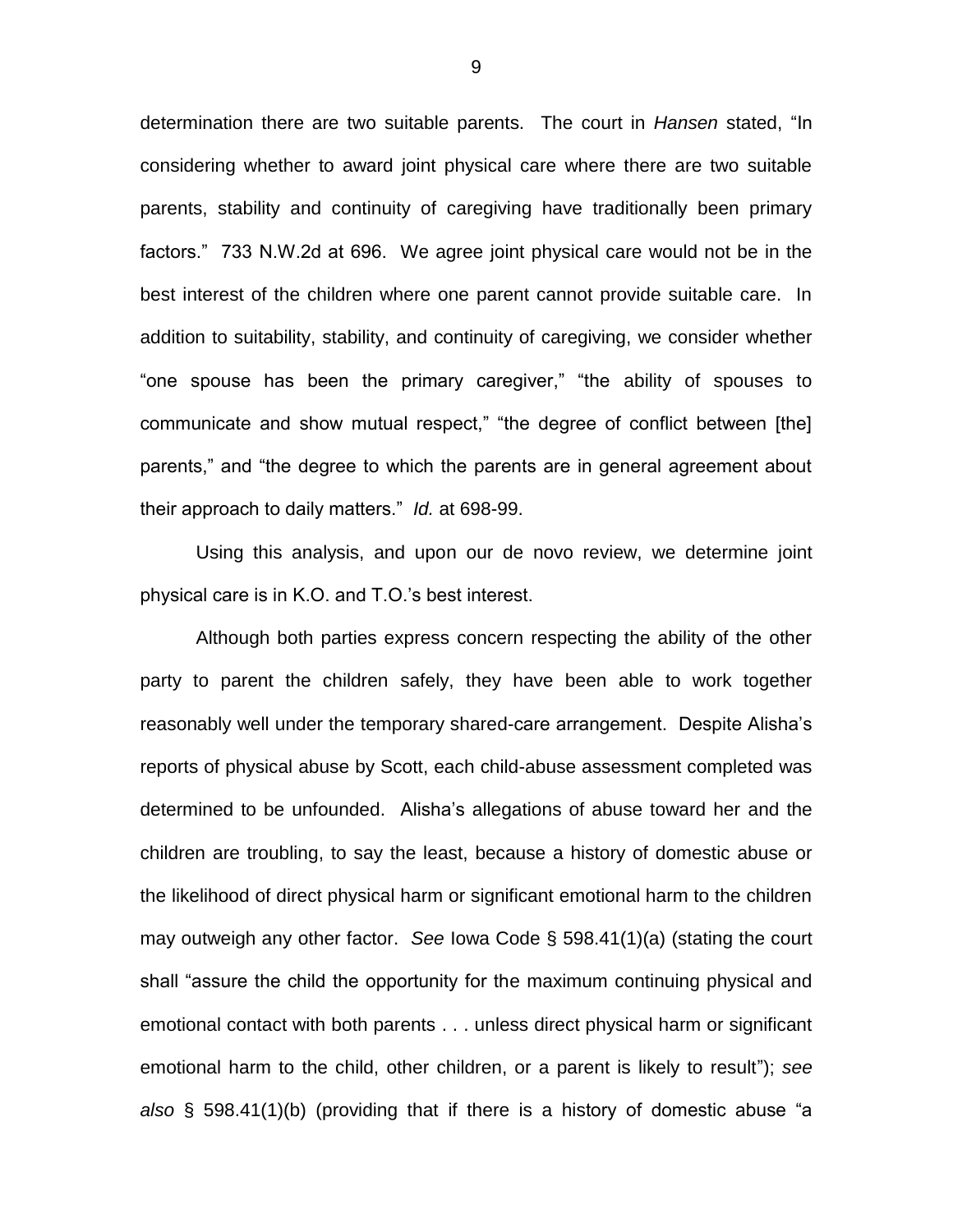rebuttable presumption against the awarding of joint custody exists"). Here, the district court did not find a history of domestic abuse, and we agree the record is not sufficient to reach that conclusion. Although we are concerned about the well-being of the children, we, like the district court, rely upon the fact that three investigations by the department of human services proved to be unfounded.

To her credit, Alisha has been the historic primary caregiver to the children, but Scott has shown an ability to successfully parent by his care of M.O. full-time. M.O. is improving in his development under Scott's care after previously being cared for by Alisha. Alisha has shown some instability in her mental state—she made a threat to shoot herself—but the record does not indicate Alisha continues to struggle with suicidal thoughts. Service providers working in the home with Alisha and the children testified Alisha exhibits a strong bond with the children and an ability to parent them appropriately.

The denial of visitation by one parent to the other parent may also constitute a significant factor in physical-care determinations. *See* Iowa Code § 598.41(1)(c). Yet, other than the six-week period when Alisha first left the family home, she has not denied Scott time with the children, and has even provided exceptions to the shared-care schedule to allow the children time with Scott's extended family. We do have concerns about awarding Alisha sole physical care in light of her sharing photos of a gun and the children to men from other countries. Apparently these communications have ceased and Alisha assures that she will no longer act upon her words expressed on social media platforms. We note any removal of the children from Scott's vicinity would adversely affect his contact with the children.

10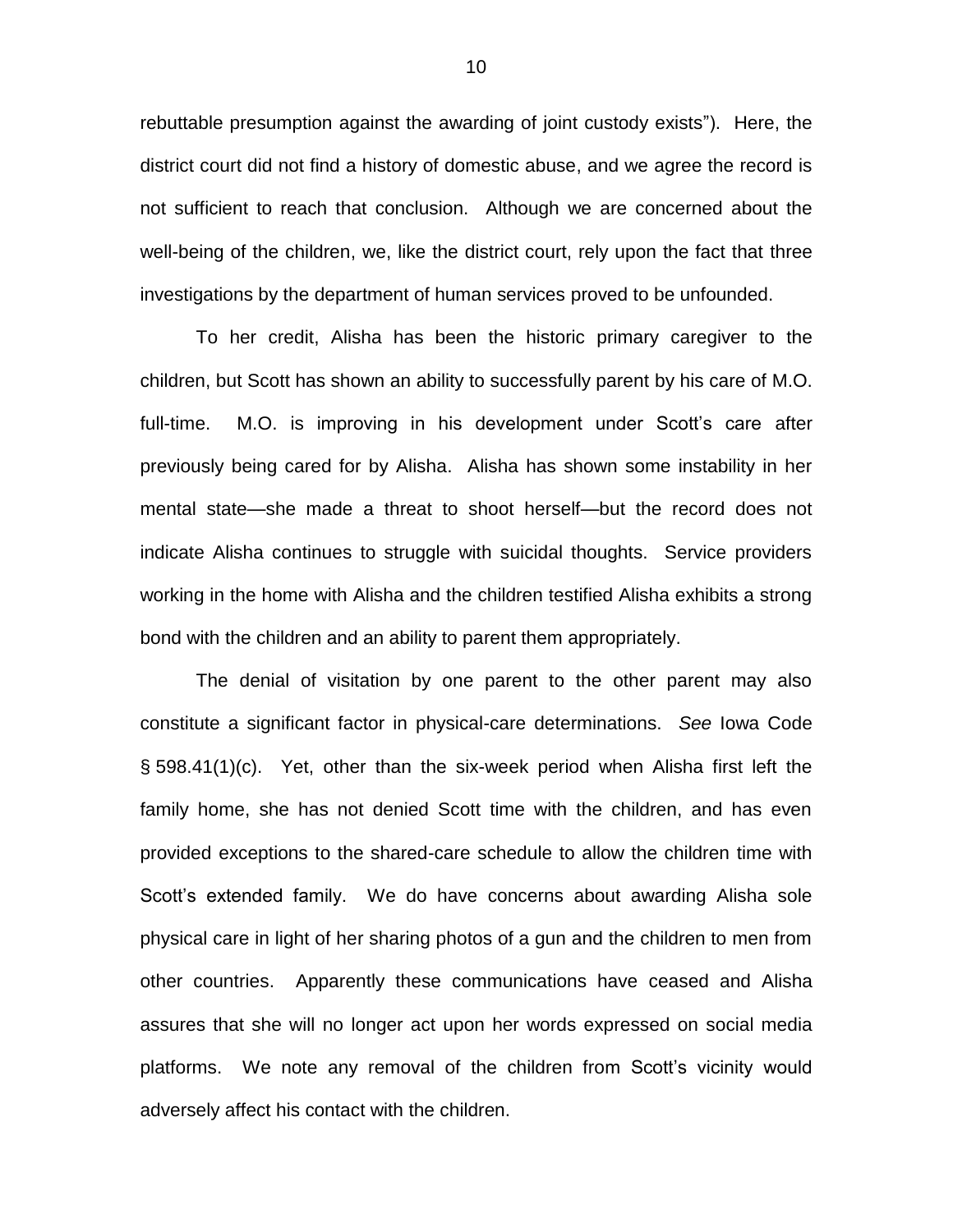There is also no evidence in the record that either party's home is unsuitable for the children. Scott and Alisha live about twenty-five minutes apart—and within the same school district—allowing for a continued shared-care arrangement. $4$  Both parties agree to allow the children to be exposed to the other's religion and to permit the children to decide what religion they wish to practice when they are of an appropriate age. The children's best interest will be served by allowing maximum time with each parent. *See* Iowa Code § 598.41(1)(a) ("The court, insofar as is reasonable and in the best interest of the child, shall order the custody award, including liberal visitation rights where appropriate, which will assure the child the opportunity for the maximum continuing physical and emotional contact with both parents after the parents have separated or dissolved the marriage, . . .").

Upon our de novo review, we affirm the district court's determination the parties will share physical care of the children.

(*3) Name Change.* Alisha also appeals the district court's mistake in changing her last name to "Kurnyn" rather than "Curnyn" as requested. We find this is also due to the inadvertence or oversight of the district court. We accordingly remand for entry of a nunc pro tunc order amending the decree to change Alisha's last name to "Curnyn."

(*4) Attorney Fees.* Alisha also challenges the district court's determination that both parties will pay their own attorney fees. "Whether

 $\overline{a}$ 

 $4$  At the time of trial, Alisha stated she wishes to move to Council Bluffs or Omaha in the future, which would result in about a forty-five minute commute between the parties. However, she was still living in Missouri Valley, and we will not speculate here on possible events.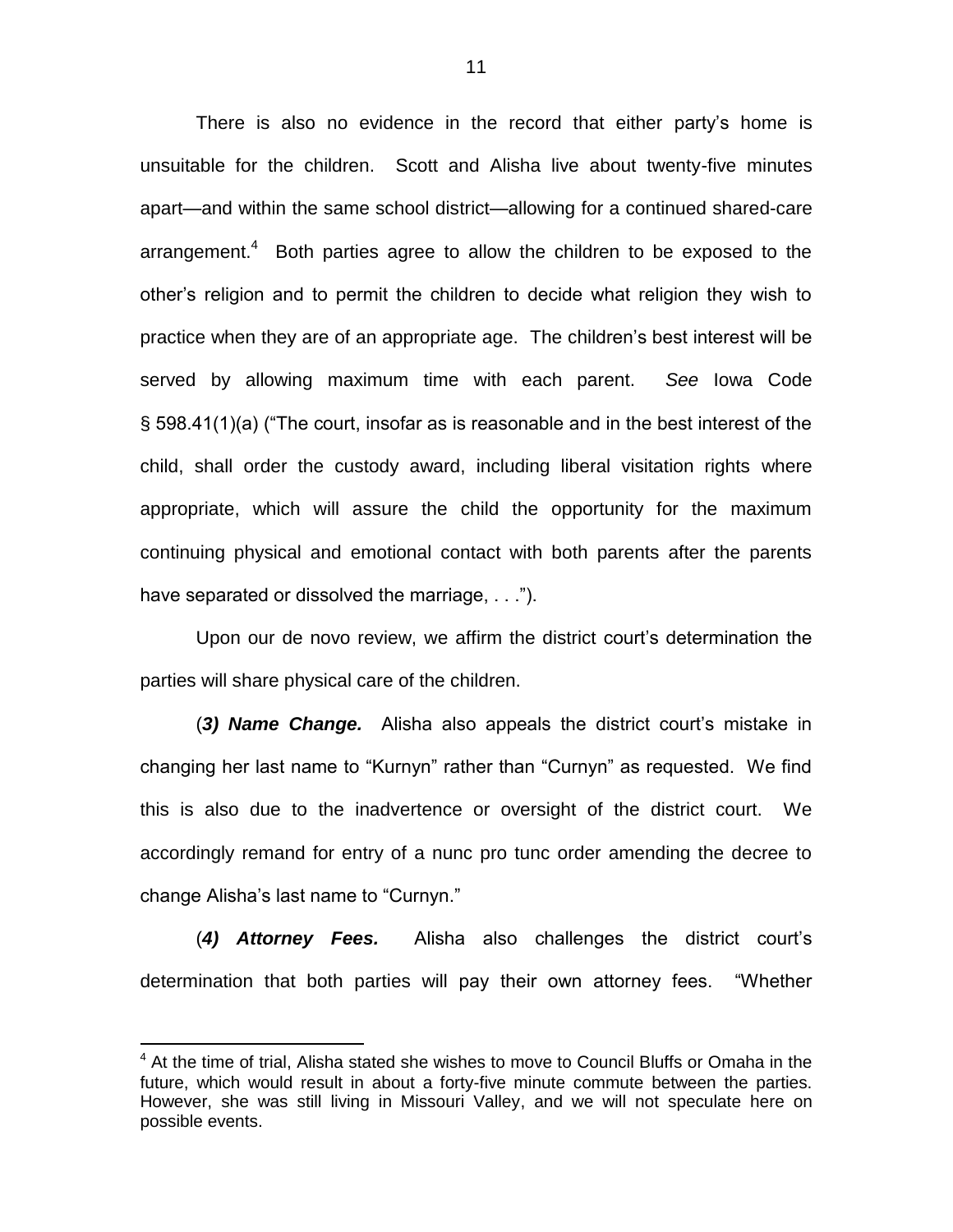attorney fees should be awarded depends on the respective abilities of the parties to pay." *Kimbro*, 826 N.W.2d at 704 (citation omitted). "To determine the ability to pay, we review the parties' entire financial picture, 'including their respective earnings, living expenses, and liabilities.'" *Id.* (citation omitted).

Although Alisha was not earning an income at the time of trial, the record reflected she is qualified for employment, and Alisha stated she intended to obtain a paying job in the near future. After determination of the assets and debts belonging to each party, the district court ordered an equalization payment of \$15,938.50 to be paid by Scott to Alisha. On consideration of Alisha's ability to earn an income, the allocation of assets and debt, and the equalization payment, the district court did not abuse its discretion in ordering each party to pay their respective attorney fees and we affirm.

(*5) Appellate Attorney Fees.* Both parties also request appellate attorney fees. "An award of appellate attorney fees is not a matter of right but rests within our discretion." *In re Marriage of Applegate*, 567 N.W.2d 671, 675 (Iowa 1997). "In determining whether to award appellate attorney fees, we consider the needs of the party making the request, the ability of the other party to pay, and whether the party making the request was obligated to defend the decision of the trial court on appeal." *Id.*

Weighing Scott's greater ability to pay attorney fees and Alisha's primarily unsuccessful appeal, we find appellate attorney fees are not warranted in this case.